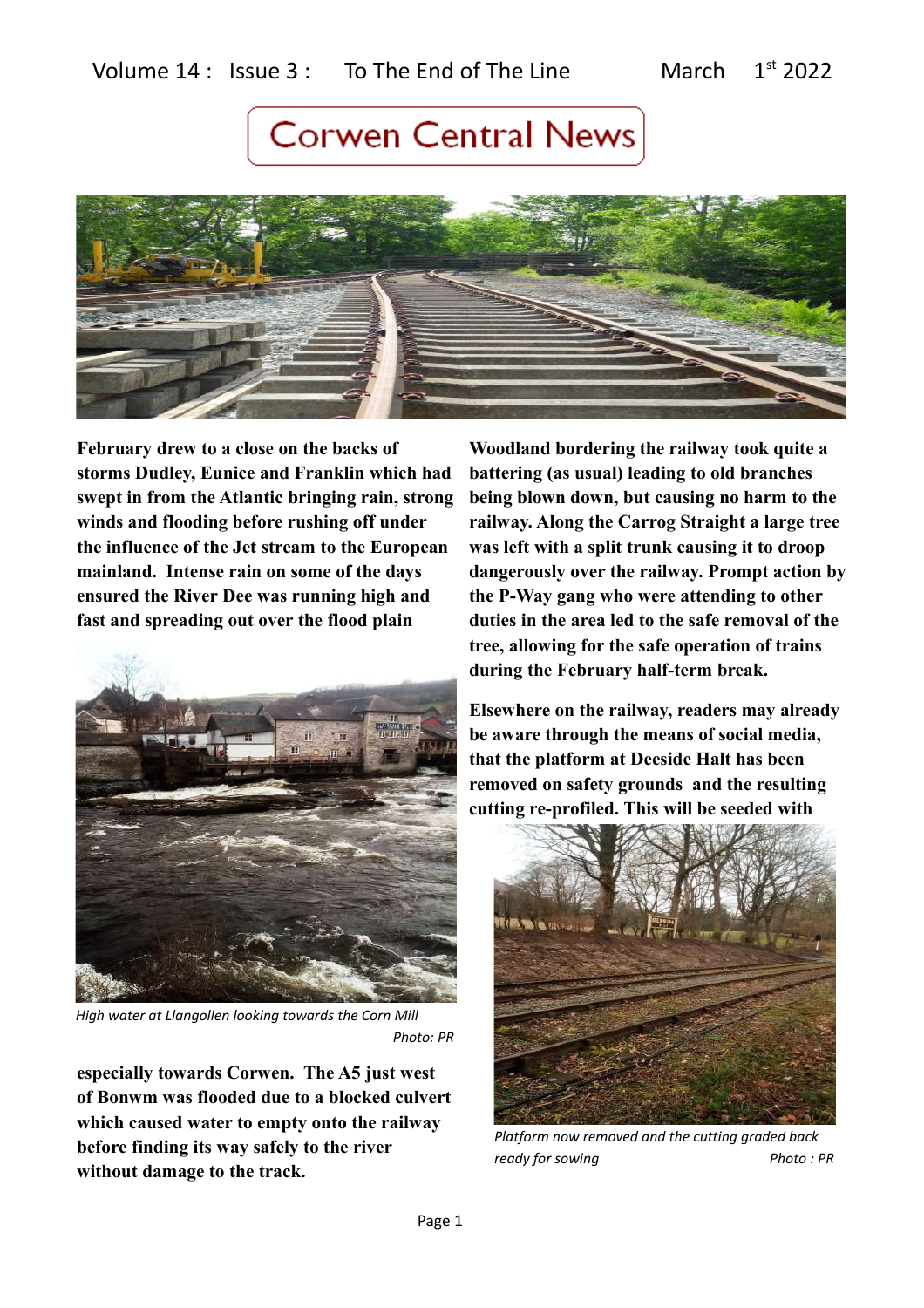**wild flowers and grasses, which will eventually provide an attractive natural covering. At the same spot, the west end points were removed and replaced with plain rail because the crossing timbers were very badly degraded.** 

**The signal box will be "mothballed" and remain in situ under a care and maintenance basis. It will be for a future generation of Trustees to decide whether or not they wish to restore the loop and platform when time, materials and finance allow.**

**In the meantime, the work continues at Corwen with the restoration of the signal box operating floor, the brick work on the station building and preparation for the visit of the tamping machine in April.**

## **More signalling**

The original storage cupboard has been painted and returned to the back wall of the signal box. Cabling for the power supply has been going



*ICupboard restored and painted with block shelf resting on top with power cable*  $\blacksquare$  Photo : PR

ahead, and the accompanying photograph shows

the underside of the block shelf sitting on top of the cupboard, adorned with the main power cable.



*Block shelf in Llangollen Station Signal Box*

The block shelf is destined to go across the front window and behind the lever frame on suspension brackets. It will hold the signal instruments, for example, signal repeaters, point and ground frame release buttons and so on.

## **Bricks and mortar**

Much effort has been concentrated on getting the brickwork completed on the station building. Thankfully the weather – the storms



*Brickwork stepped out to enclose steel frame Photo : PR*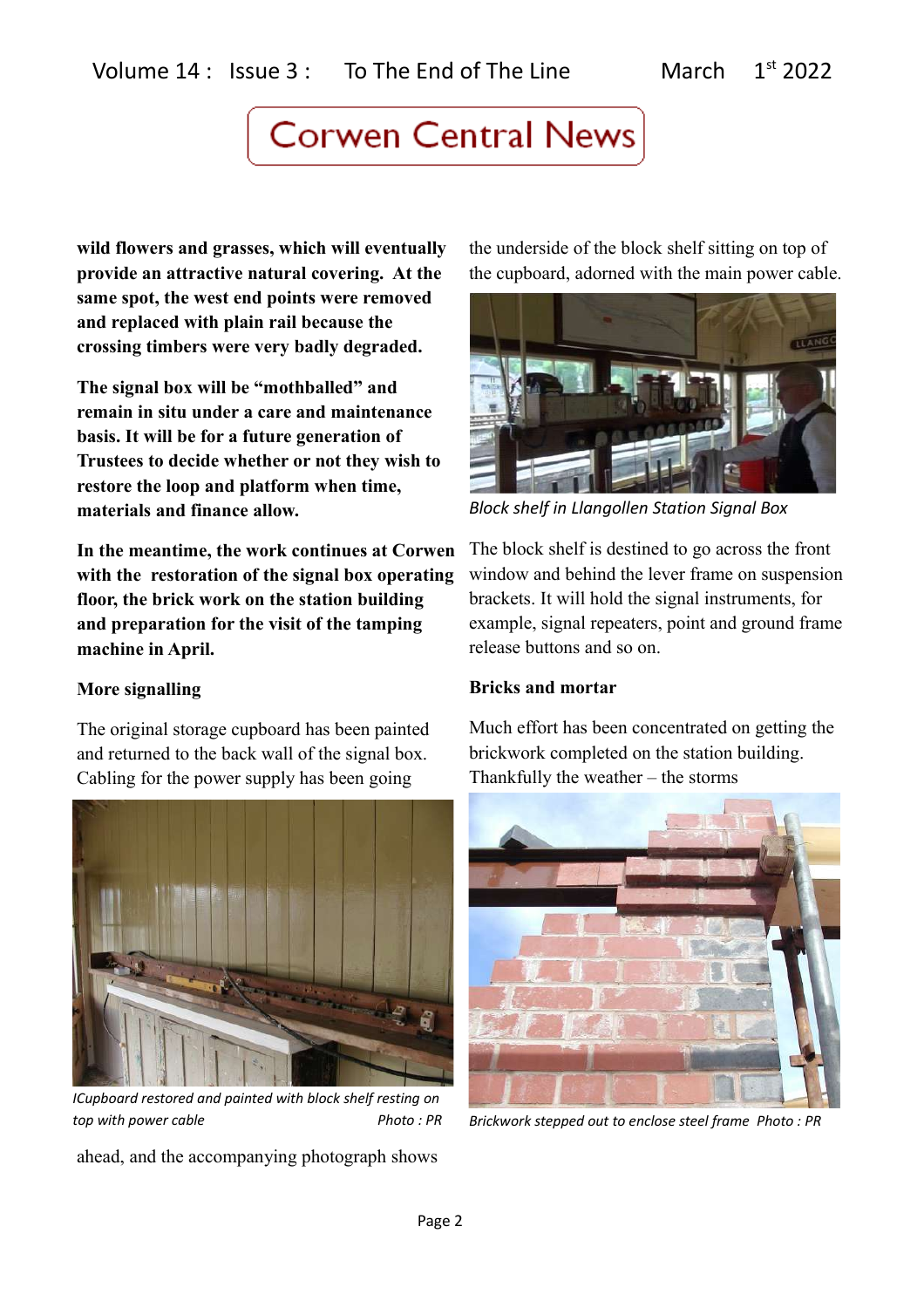notwithstanding – has been mostly favourable for this task.

There have been very few frosty days, so bricklaying has been able to proceed, but unfortunately there have been some very wet days when laying bricks has been impossible.



 *Roof truss hangers in position Photo: PR*

The mortar just gets washed away!! The photographs show the progress that has been made, both to the external fabric as well as the internal walls which mark the position of the customer facilities.



*Internal walls for the toilet/washroom facilities take shape Photo: DT*

Once the walls have been finished, it is planned to add a low pitched roof which will sit under the proposed canopy.



 *East Wall nearly complete. John Mason at work n the last couple courses* Photo : PR

To this end, the roof truss hangers have been keyed into the brickwork because of the lack of clearance under the canopy. In other circumstances, the hangers are attached to a wooden beam that runs along the top of a wall which in turn carries the roof trusses.



*Standard truss supports- wooden top and brackets screwed in position. The low pitch required for the station inner roof does not allow for this method to be used*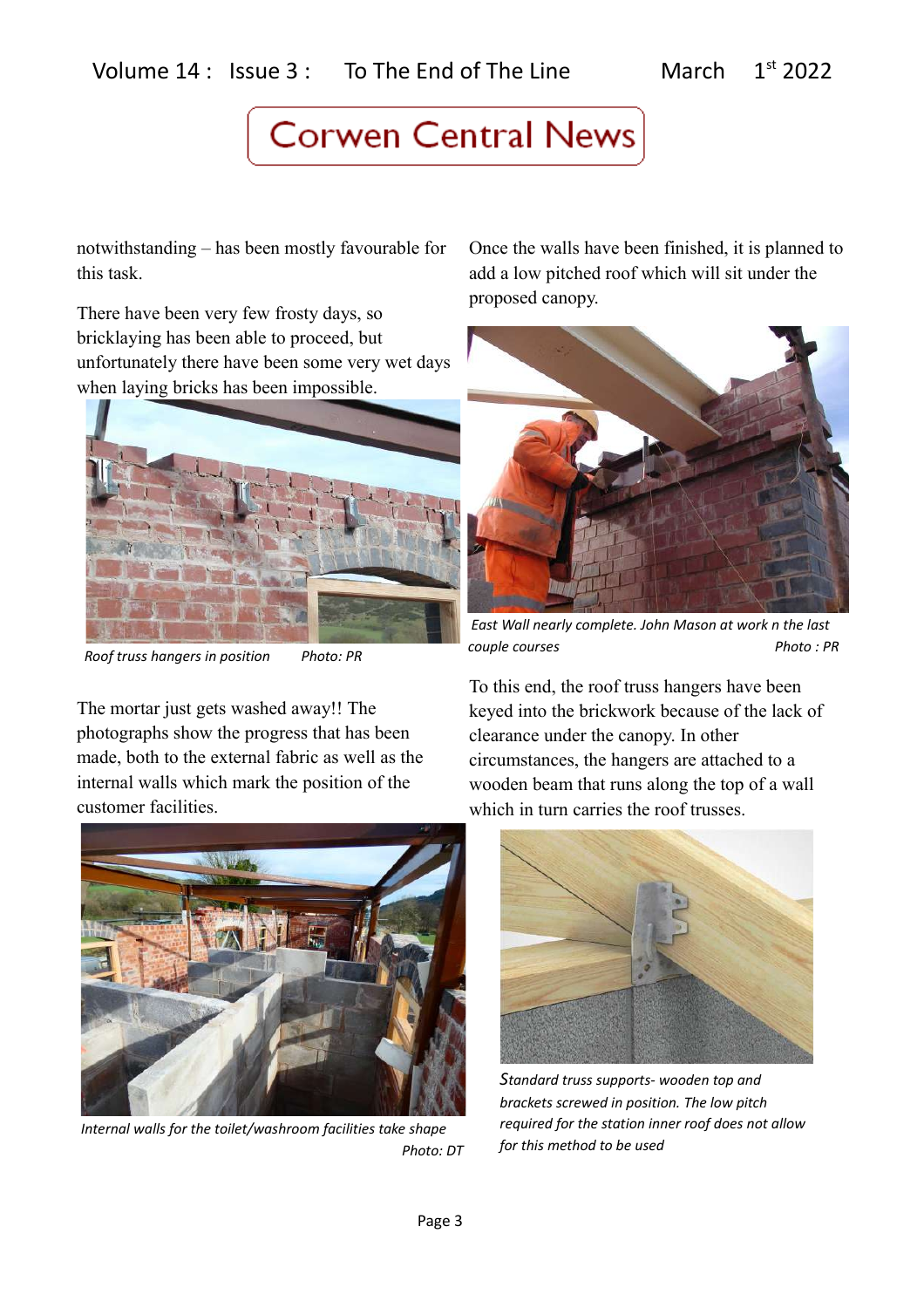## **Track preparation**

A tamping machine is due visit Corwen towards the end of April and to this end the Corwen Work gang have been engaged in cleaning up the sleepers, by removing surplus ballast from the centre span and the shoulders of each sleeper.



*Bob Foster's Plasser Tamper at work on the GWSR during February Photo : B&R Track Services*

This will allow the tamper operators to see each sleeper in turn and be able to lift and pack the track accordingly. The track profile is put into the control computer before the start of each run. This



*Work gang clearing ballast to make sleepers visible to the tamper operators Photo : DT*

will include, for example, finished rail heights and any super elevation/cant required on curves.

As well as ballast clearance, Peter Neve has been out on the track checking levels and noting where track levelling is required. In the accompanying photograph the dip near where the old terminus (Corwen East) meets the rail into the new station, is quite pronounced, and is clearly in need of some "treatment".



*Peter Neve surveying rail top heights. The "'umps and 'ollers" in the road are quite evident from this photo - plenty of tamping required here* Photo: DT

## **Funding**

In addition to the *Corwen Station Building "fitting out" appeal*, there is still the *Cowans Sheldon Crane appeal.* Just over £9,500 has been raised to date for this which is very encouraging but a bit more is needed to reach the £15,000 target.

The Project's Treasurer, Paul Bailey writes : "In addition to donors contacting me for details to pay direct to either of the above appeals might I ask that if the preferred payment method is by cheque then these should be made out to "*Llangollen Railway Trust Ltd"* and CLEARLY MARKED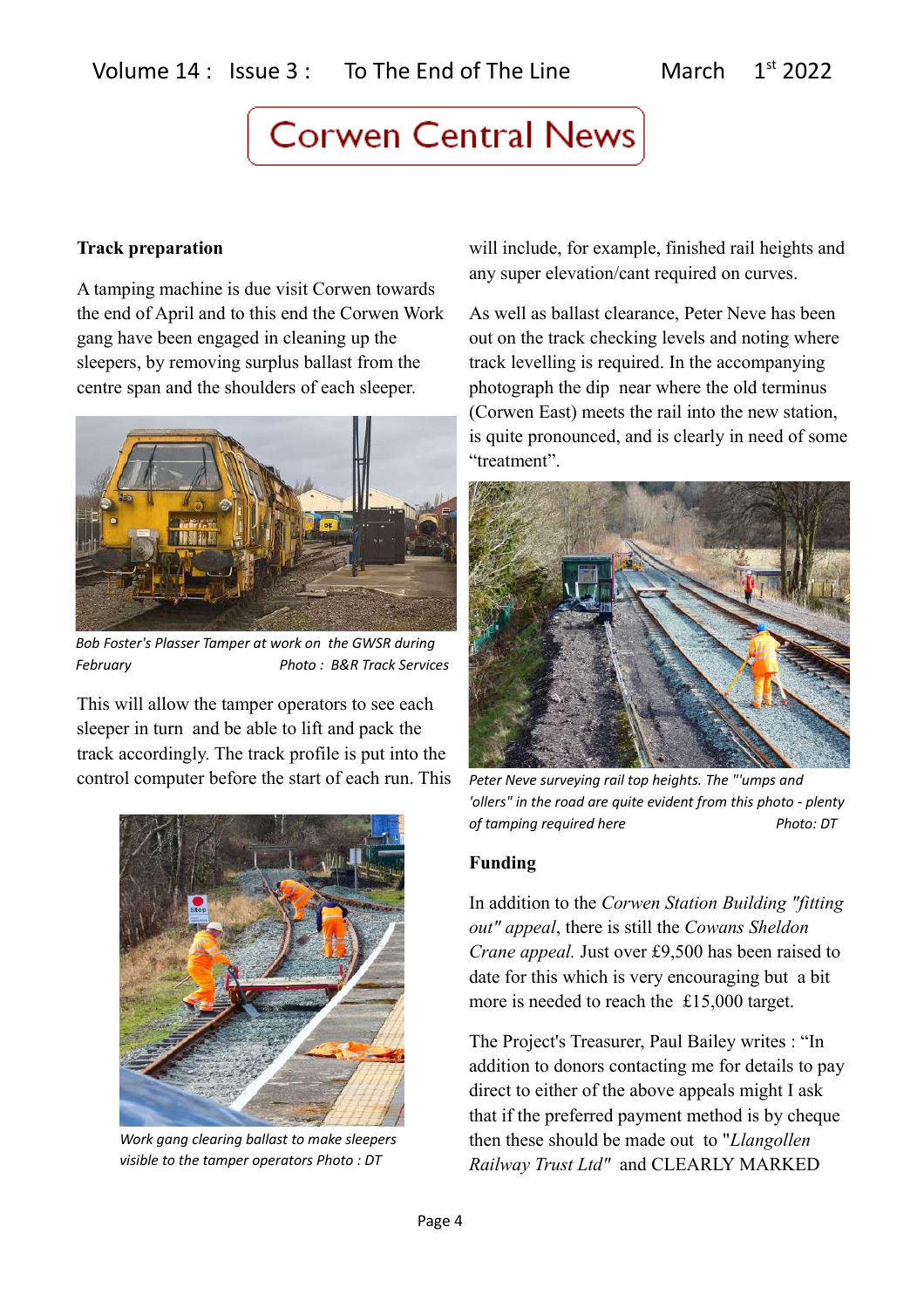FOR THE ATTENTION OF PAUL BAILEY when posting into the LRT office. We have had a few cheques recently that have just been paid into the Trust Account because they lacked my name when posted in!!

Finally, I have recently been asked to fundraise for the *80072 Standard Tank Group*. As such I will be running a *"Tube Appeal"* shortly as well as a *"Standard 72 Club"* with subscribers paying £10pm. Interested parties should contact me on the usual email address or phone number – shown below".

Readers might remember that a successful appeal was launched prior to the demise of the Plc for the purchase of a "Flail" to be fitted to the Rexquote/CASE 988 RRV which would be used to help clear/manage lineside vegetation.



*Robustrack LS7 Mulcher Flail to be fitted to LRT's Rexquote/CASE 988 RRV Photo : Robustrack*

Thankfully the appeal fund was safely vested in the Trust and was not subject to the winding up procedure of the Plc. After considerable research and development work by Trust member, Neil Williams, the LRT placed an order for a Robustrack LS7 Mulcher Flail ( pictured) with

local agent W & M Agricultural Engineering, of Oswestry. The machine is due to be delivered and fitted on Wednesday March 9<sup>th</sup>. Operator training will commence shortly after delivery.

*For donations to the Corwen Project especially the Canopy Appeal and "Fit me Out"* **-** *Please make cheques payable to CCRD (Corwen Central Railway Development ) and forward to the Llangollen Railway Trust, The Station, Abbey Road, Llangollen, LL20 8NS*

*For the 50 Ton Crane Appeal please make cheques payable to the Llangollen Railway Trust and send them to the above address, Clearly marked for the attention of paul bailey* 

*If you want more details /payment options. on any of the appeals then please contact Paul Bailey on 01490 450271 or email ["paulbaileywincham@yahoo.co.uk"](mailto:paulbaileywincham@yahoo.co.uk)*

## **End Piece**

What's in a name? They all cried!! Quite a bit came the response, especially if your name happens to be *Arwen, Dudley, Eunice or Franklin.* These names as readers are only too aware are the names of the recent storms which have brought torrential rain, strong winds and disruption across the UK during the current winter months.

Since September 2015, the Met Office has asked people for suggestions for storm names.

The most popular names put forward by the public are made into a list, along with other names suggested by Met Eireann (Ireland's equivalent of the Met Office) and the Dutch Weather Bureau

Sometimes the UK will be hit by storms from Europe or other countries, and the storm will keep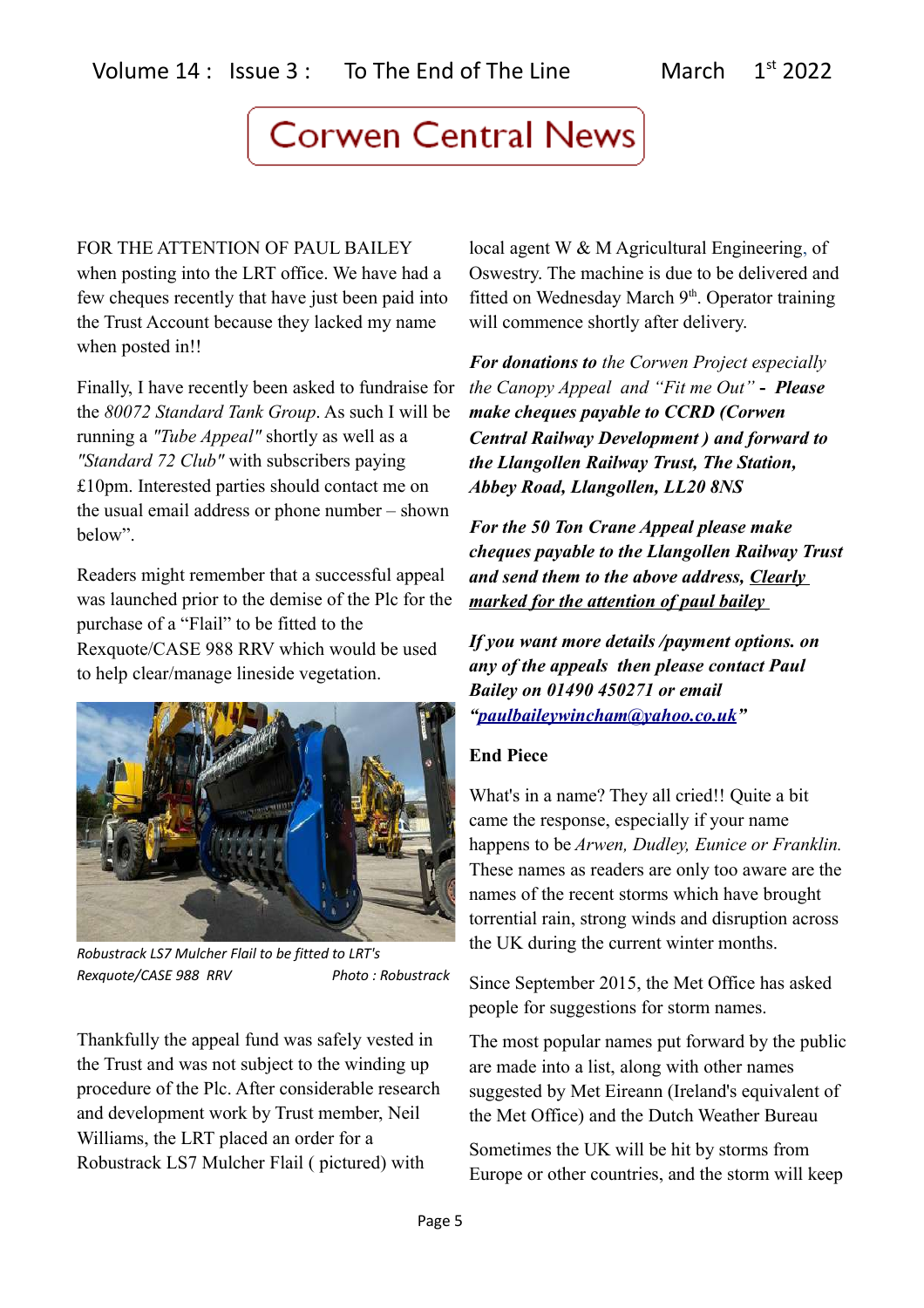the name the first country gave it - even if it doesn't follow the UK's alphabetical order - like Storm Jorge from Spain which hit Europe in February.



*Waves at Blackpool stirred up by Storm Dudley Photo : BBC News*

Where storms have been named elsewhere in the world, the same name will be used. If more local then the three the weather organisations have to decide on a name.



*Storm Franklin leads to flooding by the River Wharfe at Ottley Photo : Mark Ashworth/BBC News*

At the time, the documents from the initial pilot said the scheme would focus on "large-scale, cyclonic windstorms" that could have a significant impact and move quickly towards lands. "We have not precisely defined these systems at present, as the assumption is that 'we'll know one when we see one'," the documents say.

The latest method of naming storms now takes into account rain, hail and not just wind. After the 2016-2017 storm season ended the Met decided to take the naming out of a pilot phase and continue to use it in the future.

Not all names have been found suitable. These have included *Apocalypse, Baldrick, Big Boss, Gnasher, Hot Brew, Root Ripper, Stormageddon, Ssswetcaroline, Vader, Voldermort and Branch Wobbler. Other rejected names included: Hammer, Hades, Freebooter, Forkbeard, Megatron, Bluetooth, In A Teacup, Noddy and Poacher.* Also seen as unsuitable have been trade names such *B&O, Tesco and Aldi* – it probably pays to advertise, but not quite in this way! (*Whatever happened to Stormy MacStormface?*)

Winter storm naming started in the United States and goes back to the 1700s when a snowstorm dubbed *"The Great Snow of 1717*" hit the colonies of New England in 1717.

Another noteworthy storm that hit the great plains in 1888 was dubbed *"The Schoolhouse Blizzard" or "Children's Blizzard"*. Naming would be used again in 1905 for *The Mataafa Storm* that occurred on the Great Lakes. In 1924, a storm hit the upper South and middle Atlantic United States. This storm turned blizzard was dubbed *the Knickerbocker Storm* after the Knickerbocker Theatre in Washington D.C. which the storm destroyed.

Named days of the calendar for storms include a storm that hit in 1940 called the *Armistice Day Blizzard*, a storm in Oregon in 1962 called *the Columbus Day Storm,* - also known as *the Big Blow,* and in Canada as (*Typhoon Freda*) was a Pacific Northwest windstorm that struck the West